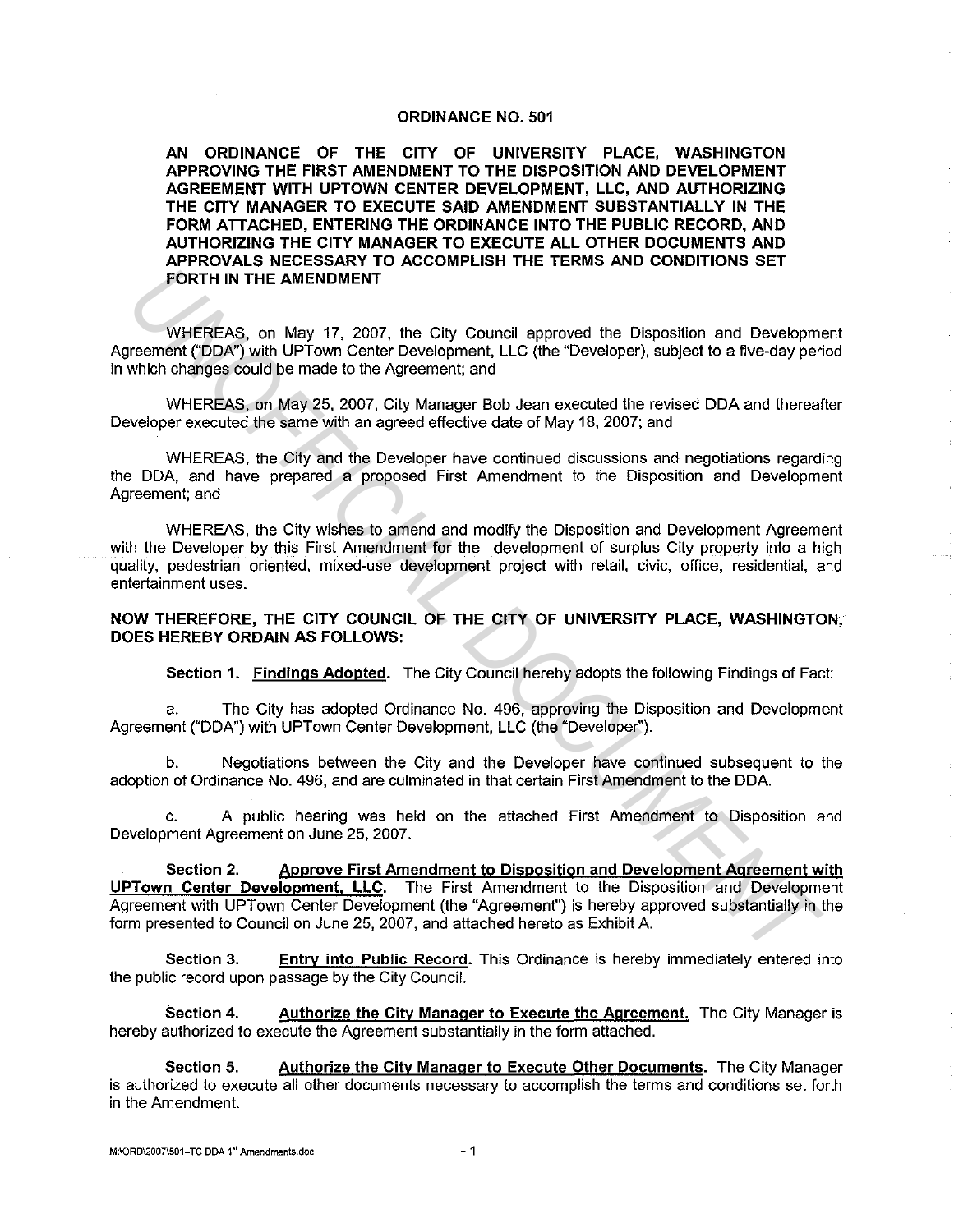**Section 6. Effective Date.** This Ordinance shall be published in the official newspaper of the City, and shall take effect and be in full force five (5) days after the date of publication.

**PASSED BY THE CITY COUNCIL ON JUNE 25, 2007.** 

Dм

*DOCUMENT*

Gerald Gehring, Mayor

**ATTEST:** 

**TEST:**<br>
Muning , DEPIFIN CITY CLERK<br> **PROVED AS TO FORM:**<br>
PROVED AS TO FORM:<br>
MOOM PONK OF CITY<br>
plan Parker, City Attorney<br>
blished: 06/27/07<br>
Fective Date: 07/02/07 DEPUTH CITY CLERK Sarah Ortiz, CMC, City Clerk  $\tilde{\mathbf{v}}$ 

**APPROVED AS TO FORM:** 

Published: 06/27/07 Effective Date: 07/02/07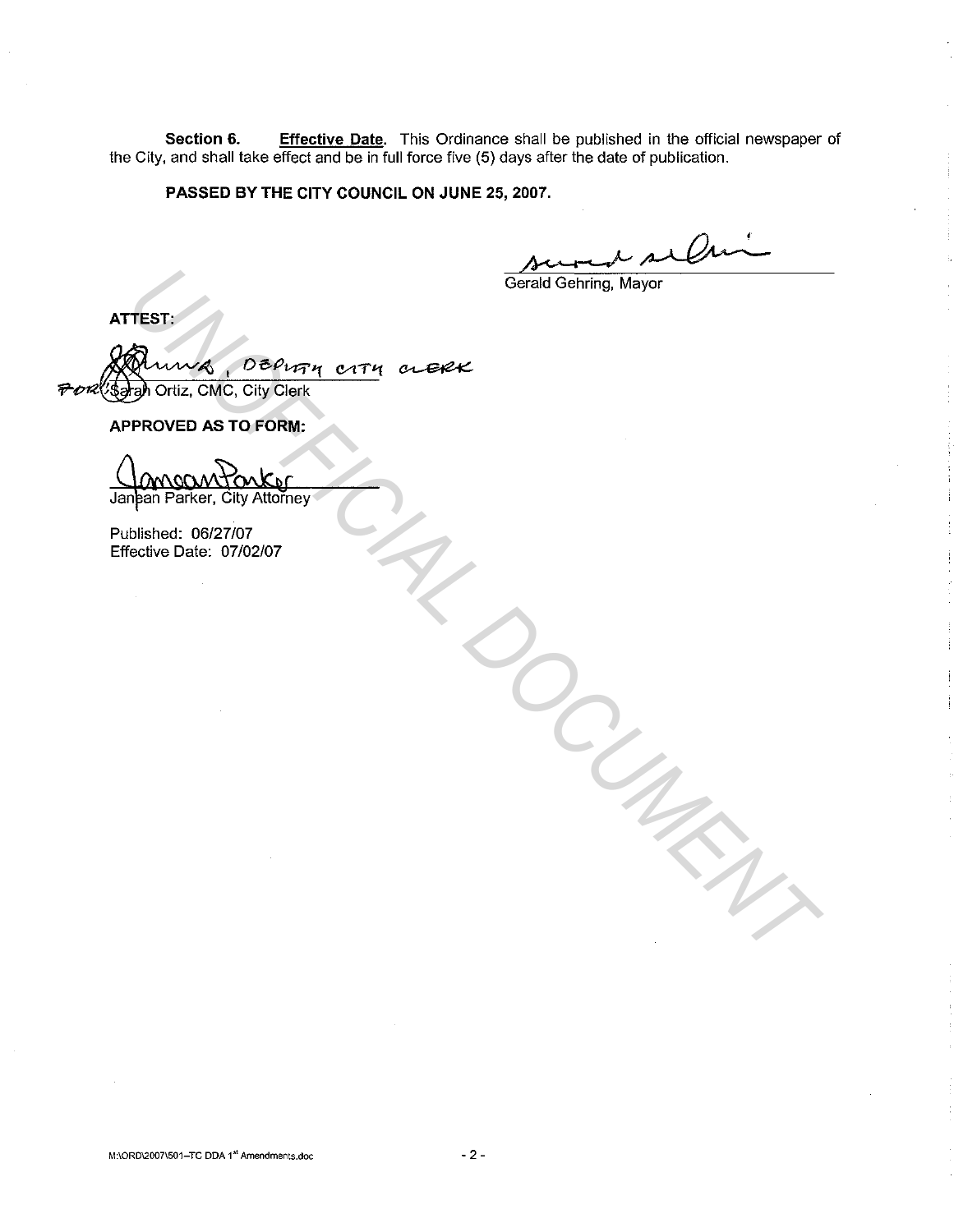## **EXHIBIT A**

## **FIRST AMENDMENT**

# **TO**

## **DISPOSITION AND DEVELOPMENT AGREEMENT**

This First Amendment ("Amendment") is entered into this \_\_ day of June, 2007 ("Effective Date") by and between the City of University Place, a Washington municipal corporation ("City") and Up Town Center Development LLC, a New York limited liability company ("Developer"), for the purpose of modifying and amending that certain Disposition and Development Agreement, dated May 18, 2007, which was passed by City Council on May 17, 2007 pursuant to Ordinance No. 496, and thereafter amended with administrative and technical changes by the parties on May 25, 2007, and thereafter subsequently ratified and approved by the City Council pursuant to Council Bill No. 9C on June 4, 2007 (collectively, the "Agreement"), with respect to that certain real property legally described in Exhibit A of the Agreement, which was defined therein as the "Town Center Property." (City and Developer are herein collectively referred to as the "Parties"). A copy of the location of the Town Center Property was shown in the Binding Site Plan, which was attached as Exhibit B to the Agreement (Exhibits A and B, respectively, of the Agreement, are collectively incorporated herein and made a part hereof by this reference). This First Amendment ("Amendment") is entered into this day of June, 2007 ("Effective") by and between the City of University Place, a Washington municipal corporation ("Gity") or form Center Development LLC, a New York l

WHEREAS Developer and City have set forth certain understandings related to the disposition and development of the Town Center Property in the Agreement; and

WHEREAS the Parties now desire to amend and modify the Agreement to: (i) ratify and confirm certain understandings of the Parties' which were inadvertently not included in the Agreement prior to June 4, 2007; (ii) extend the period of time in which Developer is vested with certain Development rights described in the Agreement; and (iii) make certain minor formatting and other similar edits to the Agreement to provide for easier reading and/or further clarification of the Parties' intent.

NOW, THEREFORE, in consideration of the mutual covenants of the Parties set forth in this Amendment and other good and valuable consideration, the receipt and sufficiency of which is hereby acknowledged, the Parties hereby agree to amend and modify the Agreement as follows:

I. 31, 2010." Section 2.1 is amended to strike the following from the second line: "and prior to August

2. Section 2.4 is amended to delete the repeated punctuation mark at the end of the first word in the tenth  $(10<sup>th</sup>)$  line.

- 3. Section 2.4(h) is amended as follows:
	- a. The word "and" shall replace the word "since" in the second line at the top of page 9;
	- b. The word "space" is capitalized in lines 6 and 7, respectively, of the first paragraph on page 9;
	- c. The 13<sup>th</sup> through the 16<sup>th</sup> lines on page 9 shall be amended to read as follows: "... (the 'City Hall Space'), and approximately half of an approximate 4,000 square foot area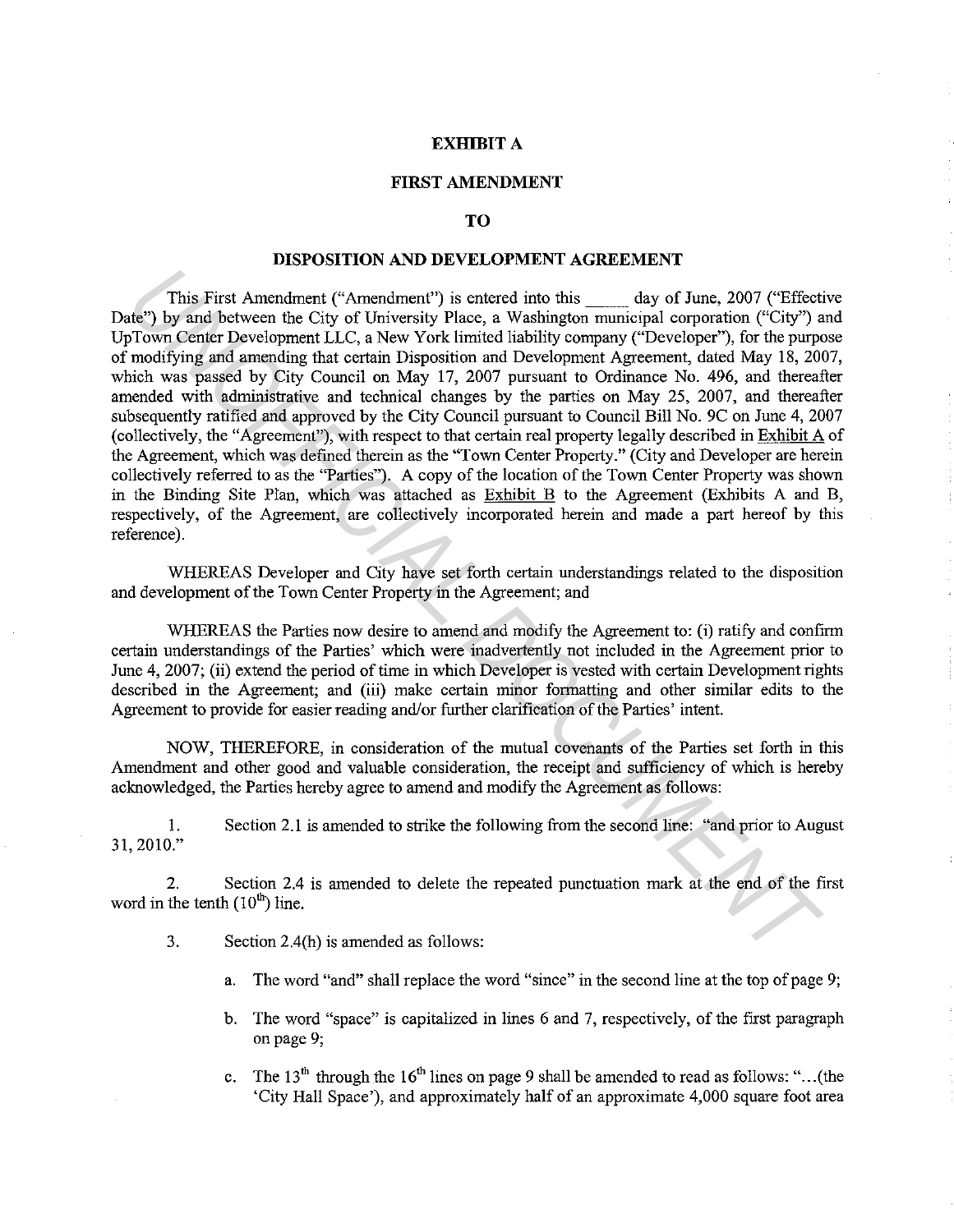(the "Enclosed Square") of indoor space centered on Market Square (half of the Enclosed Square will be for private use and half will be for public use (ingress and egress to the Transit Stalls, City Hall Space, and other Civic Components). In addition, subject to the City entering into a..."

d. The  $17<sup>th</sup>$  line on page 9 shall be amended to include the word "reasonably" before the word "satisfactory."

4. Section 3.3(a) is amended to delete the "s" at the end of the word "Ordinance" in line 12.

5. Section 3.3(c) is amended to delete the words, "a date which is twelve (12) months beyond the Option Expiration Date, and to replace such words with, "December 31, 2017."

6. Section 3.3(d) is amended to delete the words, "In addition," and to replace such words with, "Through and until December 17, 2017, the Parties understand and agree that...".

7. Section 3.3(e) is amended by moving the last sentence of Section 3.3(e) up to the end of Section 3.3(d). Further, the word, "again" is deleted from the last sentence of 3.3(e) which appeared before the word, "subject".

8. Section 3.4.l(a) is amended by deleting from the second to last sentence, the words "... would otherwise create an unnecessary hardship..." and adding the words, "... and without the reduction, Developer would face unnecessary hardship." to the end of the same sentence.

9. Section 3.4.3 is amended to include between the words, "Lot 13" and "and Bridgeport" the following: "...,  $35<sup>th</sup>$  and Bridgeport Way on Lot 11, ...".

10. Section 3.6(a) is stricken in its entirety and amended to read as follows:

"(a) As of the date of this Agreement and through and until December 31, 2017, Developer is assured, and the City agrees, that Developer shall be fully vested in all of the development rights for the Project described in this Agreement, including but not limited to those rights established in the land use and design review criteria for the Developer's Intended Project which are set forth in Section 3 of this Agreement and all of its subparts. None of the development rights described in this Agreement may be changed or modified hereafter, except as may be necessary by the City for the protection of a serious threat to public health or safety or as may be mutually agreed upon in writing by the Parties. The development rights described in this Agreement shall further continue through the life of any building permit for which a complete application is made during the vesting period described above, including any extensions, and through any additional period added as a result of Unavoidable Delay (described in Section 5.3)." 4. Section 3.3(a) is amended to delete the "s" at the end of the word "Ordinance" in line 1<br>
yond the Option Expiration Date, and to replace such words with, "December 31, 2017."<br>
yond the Option Expiration Date, and to re

11. The first sentence of Section 3.6(b) is amended to read as follows:

"(b) As of the date of this Agreement and through and until December 31, 2017, Developer is assured, and the City agrees, that Developer is fully vested with the right to have the Project reviewed, and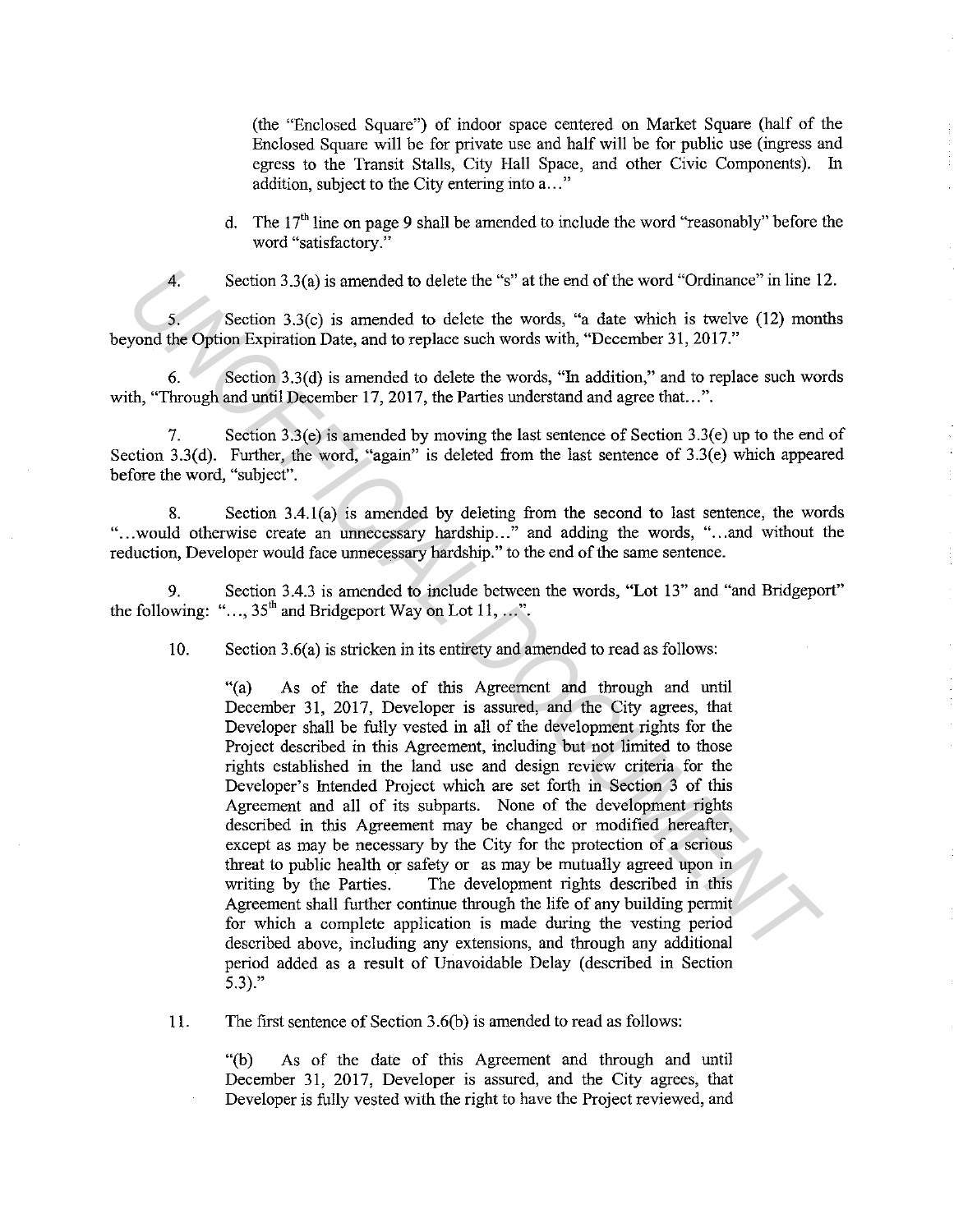to develop the Property, and every part of the Property, in accordance with the Design Review Documents in effect at the execution of this Agreement."

12. A new sentence shall be added to the end of Section 3.6(b) which reads as follows: "The rights described in this paragraph shall further continue through the life of any building permit for which a complete application is made during the vesting period described above, including any extensions, and through any additional period added as a result of Unavoidable Delay (described in Section 5.3)."

13. Section 5.2.l(b) shall be amended in the second to last line to include the word "to" before the word "Unavoidable."

14. Section 7.2(e) is amended to read as follows: "Representations. The material representations and warranties of the City set forth in this Agreement are true and correct on and as of the Closing Date of the Phase I Property."

15. Section 7.3(h) is amended to read as follows: "Representations. The material representations and warranties of the Developer set forth in this Agreement are true and correct on and as of the Closing Date of the Phase I Property."

16. The references to "2,000 square feet" in Sections 8.l(b), (e), (g) and (i), respectively, shall be replaced with the word "half."

17. Intentionally Omitted.

18. Section 8.1(i) shall be amended to add a new sentence just before the second to last sentence of the paragraph, which shall read as follows: "The Condominium C Declaration shall also contain a provision that will prevent any parking restrictions being implemented that would be different from those described in Section 14 of this Agreement (and the Master Covenants when recorded) for the parking stalls subject to and within Condominium C." **13.** Section 5.2.1(b) shall be amended in the second to last line to include the word "<br> **14.** Section 7.2(c) is amended to read as follows: "<u>Representations</u>. The material<br>
14. Section 7.2(c) is amended to read as follo

19. The second to last sentence of Section 8.l(j) shall be amended to read, "The cost of preparing the Condominium C Declaration and survey map and plans shall be the City's sole cost."

20. The second reference to Section 8.1(j) shall be changed to reference Section 8.1(k).

21. Reference to "(for the 2,000 square feet public portion thereof)" in the 8th line of Section 8.3 shall be changed to read as follows: "(for the public half of the Enclosed Square)".

22. The reference to "Library expansion space" in the 11th line of Section 8.3 shall be changed to, "Library Expansion Space."

23. The last sentence of the first paragraph of Section 8.3 shall be amended to add after the word "Building," the following: "...it being understood that approximately half of the commercially viable portions of the Enclosed Square shall belong to Developer."

24. Section 8.4(i) shall be amended to add after the words, "Closing Date" the following: "... of the Phase II Properties".

25. Section 8.5(f) shall be amended to add after the words, "Closing Date" the following: "... of the Phase II Properties".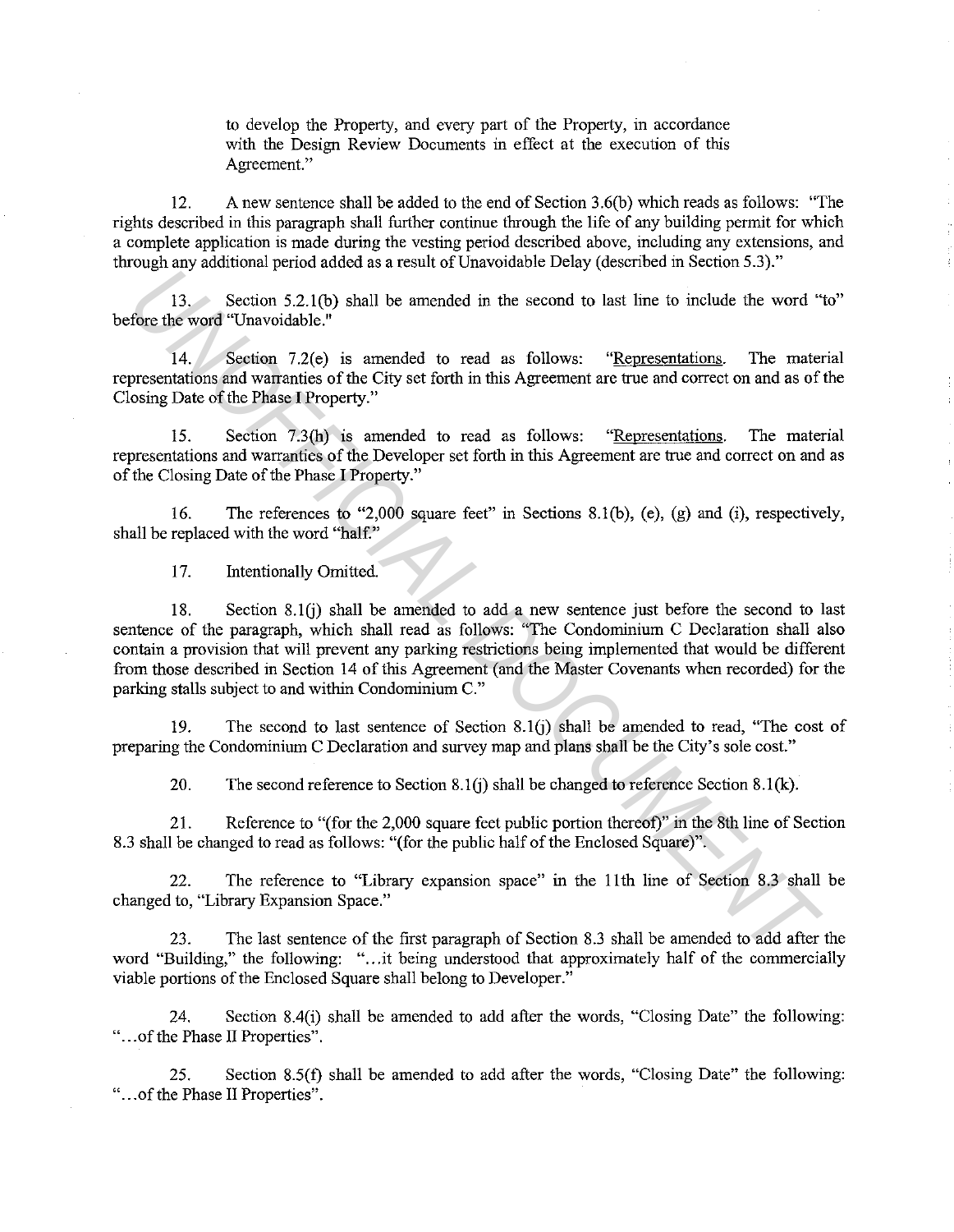26. Section 9.l(c) shall be amended to change the two respective references of "thirty (30) days," to "forty-five (45) days."

27. Section 9.2(h) shall be amended to read as follows: "Representations. The material representations and warranties of the City set forth in this Agreement are true and correct on and as of the Closing Date of the Phase III Properties."

28. Section 9.3(f) shall be amended to delete the words "Section 19 of...".

29. The introductory paragraph of Section 12.2 is amended to read as follows:

"12.2 Right of First Refusal on the Option Lots. In addition, City hereby grants Developer a right of first refusal to purchase any of the Option Lots not purchased by the Option Expiration Date (the "Right of First Refusal") until December 31, 2017 (the "Right of First Refusal Expiration Date"). The terms of the Right of First Refusal shall be as follows:"

In addition, the order of Sections 12.2(iii) and (iv) are amended to appear in the reverse (i.e., Section 12.2(iii) becomes  $12.2$ (iv) and Section  $12.2$ (iv) becomes  $12.2$ (iii)).

30. A new Section  $12.2(iv)(a)$  shall be added to the agreement which reads as follows:

"(a) To the extent that the Developer does decline the offer and the City does then close on a sale of the Option Lot(s) to a person other than Developer pursuant to this Section 12.2, and provided that the City has so set forth in the executed purchase and sale agreement described in Section 12.2(ii) above, the vested rights of Developer set forth in Section 3 herein may be reduced by the City according to the following formula: the total number of square feet being sold in any Option Lot(s) to any third party purchaser, divided by the total square footage of the remaining Option Lots(s) not yet purchased by Developer, multiplied by the total number of peak hour trips remaining under the EIS that are vested in Developer and have not yet been or will not be utilized by Developer in connection with that which Developer: (i) has developed; (ii) is in the process of developing; or, (iii) has submitted a complete building permit application; provided however, in no event shall the Developer's total vested peak hour trips under the EIS, as set forth in Section 3 of this Agreement be reduced under this formula in these circumstances by more than one (1) peak hour trip for every 326 square feet of land sold to a third-party purchaser of the remaining Option Lot $(s)$ ." **12.2** The introductory paragraph of Section 12.2 is amended to read as follows:<br> **12.2** Right of First Refusal on the Option Lots. In addition, City<br> **12.2** Right of First Refusal on the Option Lots. In addition, City<br> **1** 

31. Section 12.3 shall become Section 12.4 of the Agreement.

32. A new Section 12.3 shall be added to the Agreement which reads as follows: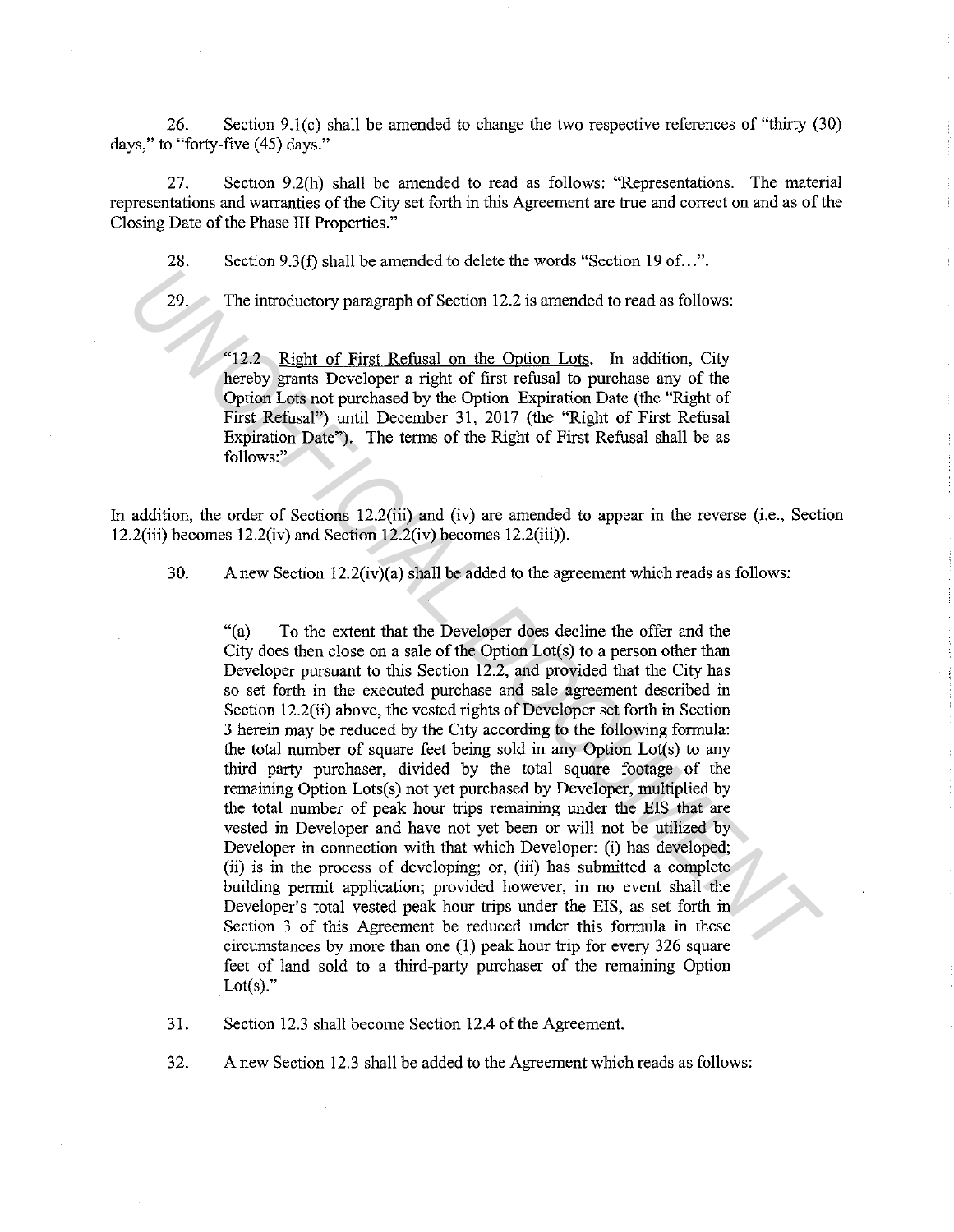"12.3 Second Option to Purchase Option Lots. In lieu of and as an alternative to the Right of First Refusal granted in Section 12.2, the Developer may choose, instead, to exercise a Second Option to purchase any of the Option Lots not purchased by the Option Expiration Date up until August 31, 2017 ("Second Option Expiration Date") subject to the following conditions:

a. The purchase price for any Option Lots under the Second Option up until the Second Option Expiration Date shall be the fair market value, except for Lots 11 and 12, which shall be for the purchase price set forth in Exhibit J;

b. The accrued tax and lease revenue generated by or for the City from the Town Center Property, excluding only revenue generated by or for the City from the sale of any City owned interest in the Town Center Property equals or exceeds \$1,400,000 for the most current 12 month period as can reasonably be determined by the Parties prior to the Option Expiration Date; and,

c. All Option Lots purchased under the Second Option up until the Second Option Expiration Date shall be closed subject to all preconditions set forth in Sections 10.3 (c) through (f), and 10.4 (c) and (f), and the condition that at the time the Second Option is exercised and at the time of Closing of any such Option Lot(s) purchased pursuant to the Section Option, there is not then existing an Event of Default caused by the action or inaction of Developer." Second Option up until the Second Option Explanation Date shall be the<br>
tim market value, except for Loss 11 and 12, which shall be the<br>
tim market value, except for Loss 11 and 12, which shall be for the<br>
time there is p

33. Section 14 is amended as follows:

a. Section 14(a) shall be amended to read as follows: "The Master Covenants shall set forth a definition for Common Areas that shall consist of the components of the City's Minimum Commitment as constructed by July 31, 2009."

b. The second sentence of Section  $14(b)(i)$  shall be amended to read as follows: "The elevators that run above the Market Street level shall be deemed to be eighty percent (80%) Common Area and twenty percent (20%) shall be for the second floor and above uses."

c. In Section 14(b)(ii)(d) after the words, "Lot 7 Garage" but before the words, "...which shall be the City's sole cost and responsibility; and," shall be added the following: "...or any other component of the City's Minimum Commitment...".

d. Intentionally Omitted.

e. A new Section 14(b)(ii)(f) shall be added which reads as follows: "all costs associated with the Transit Stalls and the City Employee Parking (which shall be paid for entirely at the expense of the City) and any other privately-owned parking stalls (which shall be paid for entirely by the respective owner)."

f. The following shall be deleted from Section 14(c)(ii): " ... based on the square footage area of a unit divided by the aggregate square footage of all the Units in said Condominium(s) on said Lot(s)..." and replaced with the following: "...in accordance with the allocated interests formula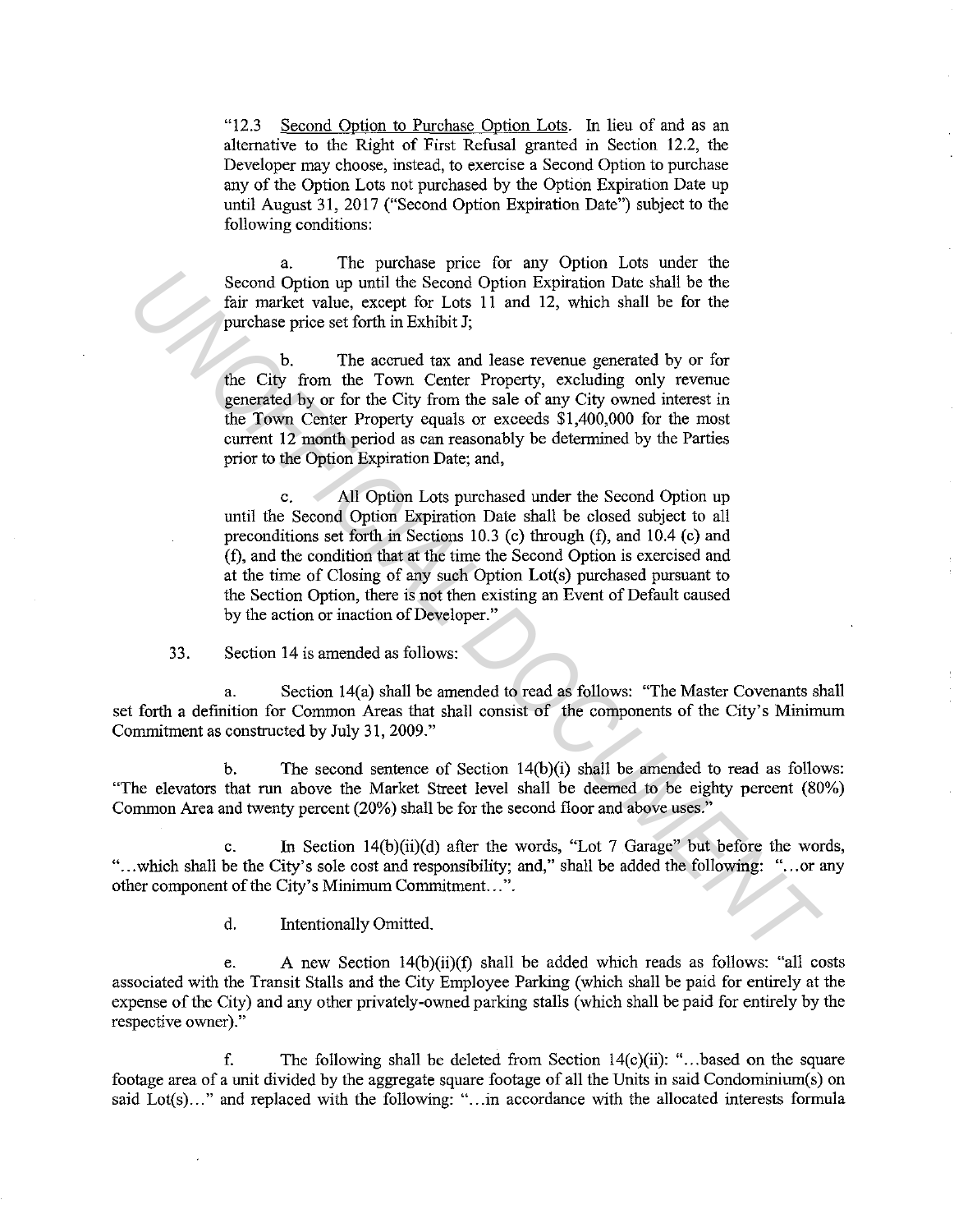described in the condominium declaration, provided that the Civic Components of the Phase II Building shall be treated the same way that Retail space is treated and shall not have to pay a greater share of the Common Expenses based on square footage."

g. The following shall be deleted from Section  $14(c)$ (iii): "...based on the total square footage of all the units in each condominium to the total square footage of the Lot...", and replaced with the following: "...to distribute to the owners of units in each respective condominium in accordance with the allocated interests formula described in each respective condominium declaration."

Section 14(d) shall be amended to delete the second and third sentences, respectively.

1. Section 14(e)(i) shall be amended to change the word, "Friday" to "Sunday."

J. Section 14(e)(iii) shall be amended to change the word "may" to "shall." Further, a new sentence shall be added at the end of Section 14(e)(iii), which reads as follows: "The Transit Stalls shall also be available for the public to use to the extent that they are unoccupied by such carpool and park and ride transit users after 10:00 AM."

k. The first sentence of Section 14(e)(v) shall be amended to read as follows: "The Master Covenant shall provide for the creation of an Association who shall have the perpetual and exclusive right to establish or alter rules and regulations related to parking, including but not limited to time restrictions, and shall have the power to enforce the same."

1. The last two lines of the last sentence of Section  $14(f)(ii)$  shall be amended to read as follows: "... Town Center Property (except for Lot 2, which may be excluded from the Master Covenants in Developer's sole discretion)."

34. Section 17.5 is amended to replace the word "or" with "of'.

35. Section 20.2 is amended to include at the end of the paragraph, the following insertion after the word "Property": "..., except as provided in Section 18.4."

36. Section 23 is amended in the fourth line to delete the reference to the words "the Option" and replace the same with "...twelve (12) months following the Right of First Refusal...".

37. Intentionally Omitted.

38. Section 33.3 is amended to read as follows: "Developer shall not voluntarily or involuntary sell, transfer, convey, assign or otherwise dispose of its rights under this Agreement, in whole or in part, without the prior written consent of City, except that Developer may assign its rights under this Agreement to a lender solely in connection with the construction of the Project or the purchase of any portion of the Town Center Property, and may pledge or mortgage any portion of the Town Center Property for the benefit of Developer's lender." **Example 10** and a law and a law and a law and a statistical of elect the second and third sentence operatively.<br> **Example 14(c)(ii)** shall be amended to change the word "may" to "shrale,<br>
The membersity and  $H(e)(ii)$  shall

39. Section 33.4(b), subparts (b) and (c) are amended, respectively to include the following between the words "constructed," and "is": "and necessary to meet the requirements of the Developer's **Minimum Commitment,".** 

40. Section 35.11 is amended to delete "With a copy" and replace it with "and" before the **words Hto: Rosenbaum ... "**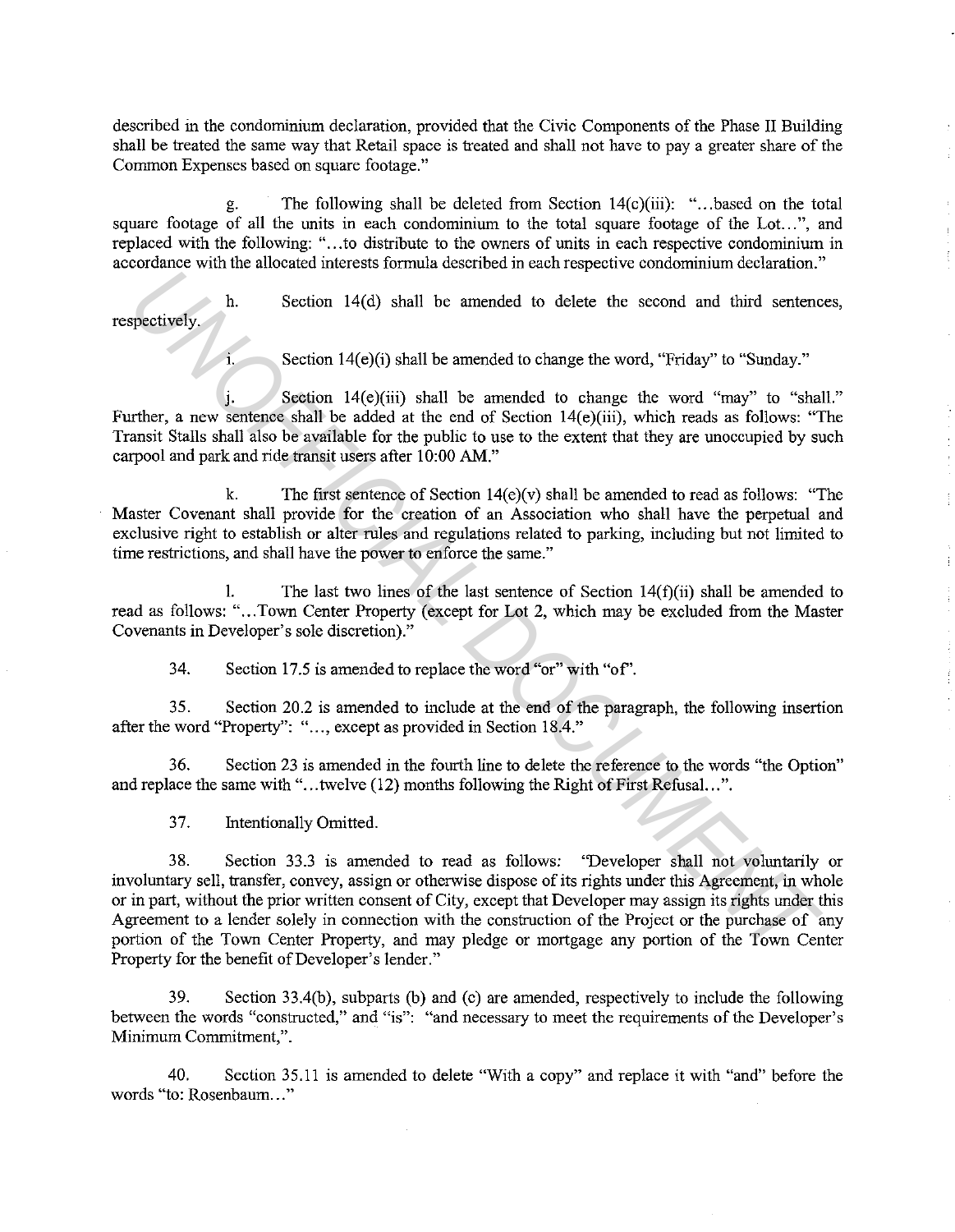41. Section 35.22 is stricken in its entirety and replaced with the following:

"(a) All of the following Sections and all of their subparts in this Agreement shall survive any expiration or earlier termination of this Agreement and any Closing, settlement or other similar event which occurs under this Agreement: 3, 4, 12, 14, 19.3, 23, 29.2 and 33, and Section 27, except that Section 27 shall only survive for a period of one (1) year following the date that the construction to which the claim pertains was substantially completed, or the claim arose, whichever is later.

| later.                                                                 | pertains was substantially completed, or the claim arose, whichever is                                                                                                                                                                                                                                                                                                                                                       |
|------------------------------------------------------------------------|------------------------------------------------------------------------------------------------------------------------------------------------------------------------------------------------------------------------------------------------------------------------------------------------------------------------------------------------------------------------------------------------------------------------------|
| (b)<br>that Lot, Space, or Building closing.                           | Except as expressly provided herein, all other title related<br>covenants, representations and warranties shall merge into the applicable<br>deed of conveyance and shall not survive such closing as they relate to                                                                                                                                                                                                         |
| (c)<br>been exhausted."                                                | Except as expressly provided herein, all other representations,<br>warranties, covenants, and agreements contained in this Agreement shall<br>survive closing or other termination of this Agreement provided that such<br>survival shall terminate at a date which is twelve (12) months beyond<br>that date when all of Developer's rights under Section 12 herein have                                                    |
| word "or" in the fourth line.                                          | 42. Section 35.27 is amended to include the word "holidays" following the word "Jewish" in the<br>third line; and the words "Jewish holiday" shall be inserted following the word "Sunday" and before the                                                                                                                                                                                                                    |
| terms of this Amendment shall control.                                 | Except as expressly set forth in this Amendment, all other terms and conditions of the Agreement<br>shall remain unchanged and in full force and effect. The provisions of the Agreement not modified by<br>this Amendment are hereby ratified and confirmed by the Parties hereto in all respects. In the event of<br>any conflict in the terms of this Amendment and any prior document that is part of the Agreement, the |
| Amendment is that date first written above.                            | IN WITNESS WHEREOF on the dates executed below; however, the Effective Date of this                                                                                                                                                                                                                                                                                                                                          |
| Developer:                                                             | City:                                                                                                                                                                                                                                                                                                                                                                                                                        |
| UpTown Center Development LLC, a New York<br>limited liability company | City of University Place, a Washington municipal<br>corporation                                                                                                                                                                                                                                                                                                                                                              |
| $\mathbf{By:}$<br>Name:                                                | $\mathbf{By:}$                                                                                                                                                                                                                                                                                                                                                                                                               |
|                                                                        |                                                                                                                                                                                                                                                                                                                                                                                                                              |